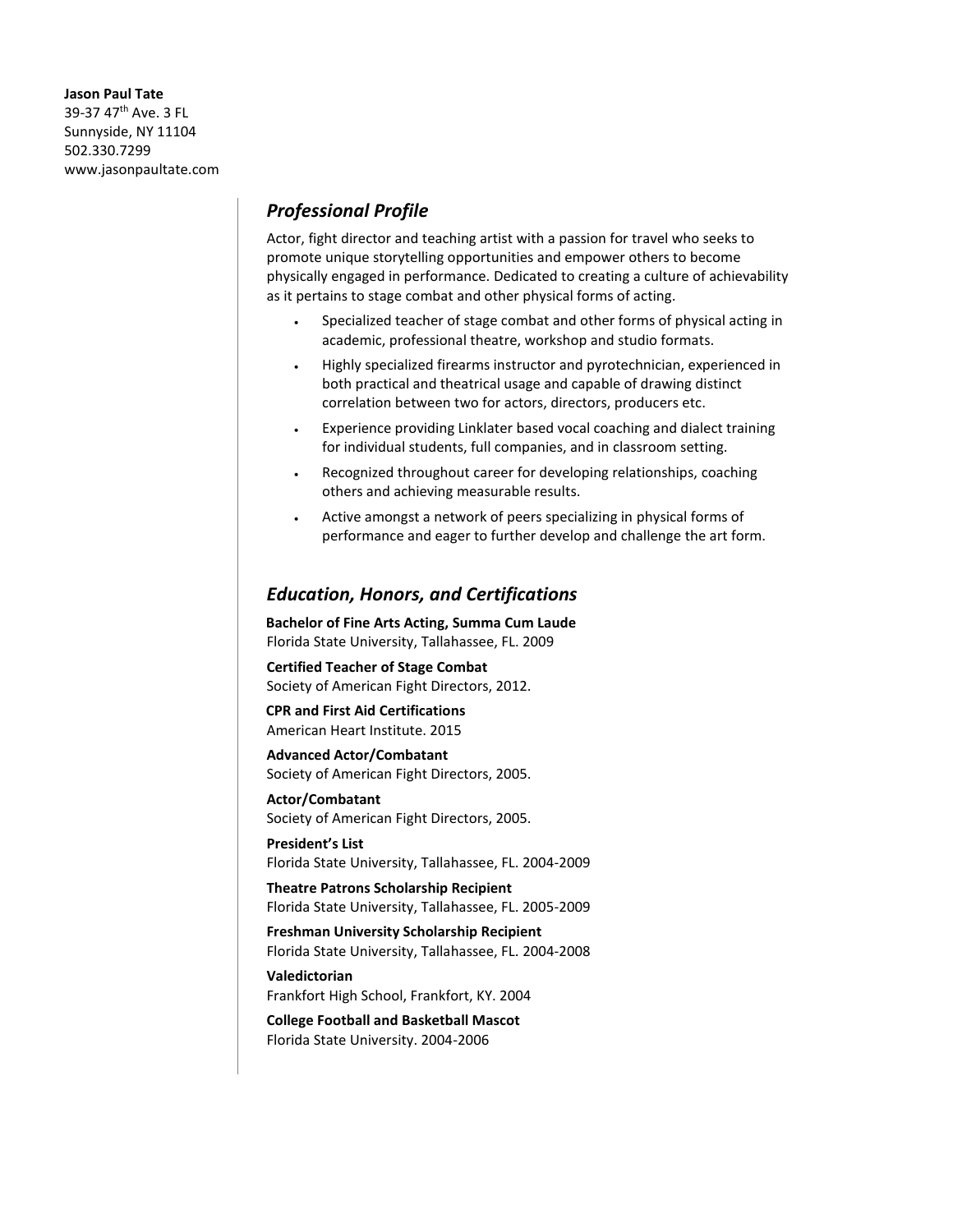## **Qualified Training**

### **Acting**

Five years of technique and scene study in contemporary and classical dramatic literature with Fred Chappell, Jean McDaniel Lickson, Guy William Molnar, Michael Richey, and George Judy.

Yearlong class in on camera acting with Leslie France-Patterson.

Semester long class in Acting Shakespeare with Anna Calder-Marshall and David Burke at the London Theatre Study Center.

### **Voice**

Four years of study in the Linklater voice progression with Deb Hale, Guy William Molnar and Antonio Ocampo-Guzman.

Semester long class in Vocal Variance with Yvonne Morley at the London Theatre Study Center.

Fitzmaurice workshop with Patricia Delorey.

Presence and Power workshop with Patsy Rodenburg.

Two years of dialect study with Deb Hale, Patricia Delorey, Michael Richey and Edda Sharpe.

## **Stage Combat**

Certified Teacher with Society of American Fight Directors, capable of teaching all 8 weapons recognized by the society; having received training in the following disciplines.

- Unarmed\* Chuck Coyl, Scot Mann, Robert Westley, Adam McLean, Mark "Rat" Guinn, K. Jenny Jones, Richard Ryan, Dale Girard, Bob MacDougall, Michael Chin, Paul Steger, Ian Borden, Rob Ek, John McFarland, Neil Massey, Cameron Kendrick, Tiza Garland, Dan Granke
- Knife\* –Mark "Rat" Guinn, Adam McLean, Jason Armit, Rob Ek, Bob MacDougall, Leraldo Anzaldua, Robb Hunter
- Broadsword\* Robert Westley, Paul Steger, Ian Borden, Adam McLean, Mark "Rat" Guinn, Rob Ek, Richard Ryan, K. Jenny Jones, J. David Brimmer, Brian Byrnes, Dan Granke
- Broadsword and Shield\* Robert Westley, Mark "Rat" Guinn, Brian Byrnes, Adam McLean, Brian Evans, Fulton Burns
- Single Sword Scot Mann, Paul Steger, Mark "Rat" Guinn, Brian Byrnes, Adam McLean, Ian Borden, Jason Armit, Rob Ek, Richard Ryan, Tim Bell, Michael Anderson, Matt Ellis, Nigel Poulton
- Rapier and Dagger Paul Steger, Geoff Alm, Ian Borden, Adam McLean, Mark "Rat" Guinn, Richard Ryan, Rob Ek, Brian Byrnes, Chuck Coyl, David Wooley, Lewis Shaw, K. Jenny Jones, Fulton Burns, Bob MacDougall
- Small Sword Mark "Rat" Guinn, Adam McLean, K. Jenny Jones, Jonathan Leverett, Dale Girard, Geoff Alm, Ian Rose, Brian Byrnes
- Quarterstaff Mark "Rat" Guinn, Rob Ek, Adam McLean, Jason Armit, Leraldo Anzaldua, Tim Bell, Geoff Alm
- Theatrical Firearms Safety Dale Girard, Geoff Kent, Aaron Anderson, Scot Mann

\*denotes a Recommended Pass or Examiner's Award for Excellence.

Recognized Actor Combatant with the British Academy of Stage and Screen Combat having passed the fight performance test and received training in the following disciplines.

- Knife\* Mark "Rat" Guinn
- Sword and Shield\* Mark "Rat" Guinn
- Smallsword Mark "Rat" Guinn, Jonathan Leverett

\*denotes a Pass with Distinction.

Additional training in the following disciplines.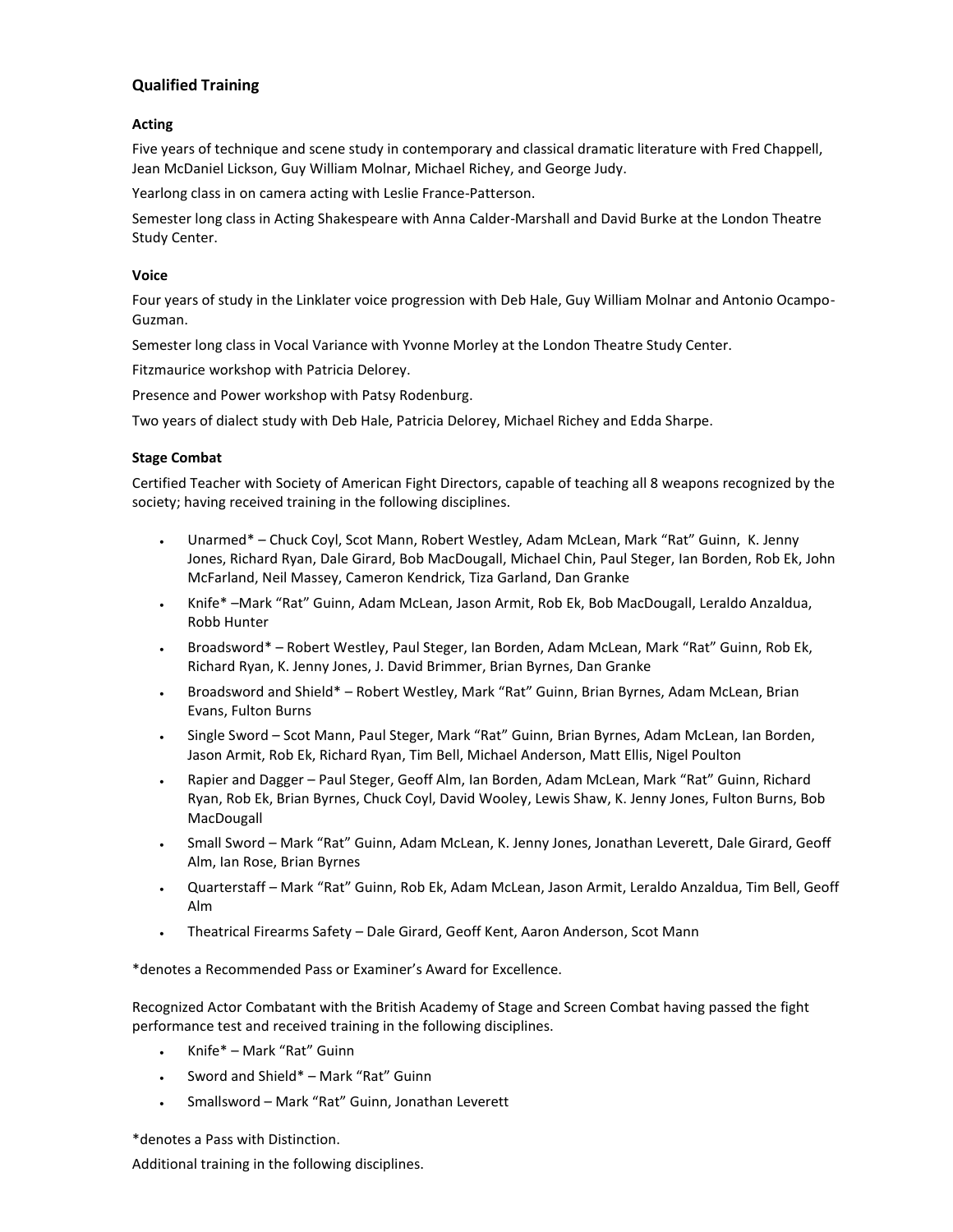- Knife and Tomahawk Mark "Rat" Guinn, Neil Massey, Cameron Kendrick, John McFarland
- Whip Mark "Rat" Guinn, Jake Guinn, Scott Mann
- Double Stick Mark "Rat" Guinn, Jake Guinn, Kryss Northrup, Scot Mann
- Cloak and Rapier Jason Armit
- Smallsword and Poinard Geoff Alm

Attended workshops including The Louisiana Tech Stage Combat Workshop, The A-Town Throwdown and sponsored sessions at the Southeastern Theatre Conference.

Organizing Representative and Co-Coordinator for SAFD Sanctioned Regional Workshop: The Tourist Trap in Orlando, FL.

#### **Movement and Dance**

Three years of Movement for the Actor and Laban with Kate Gelabert.

Two semesters of Ballet with Kristen Tucker Paladino.

Lecoq Mask with Mick Barnfather.

Neutral and Character Mask with Rob Ek.

Movement workshop with Brigid Panet.

Dance Technique workshops with Jenny Fitzpatrick.

Aerial Silks Study with Crista Marie Westley.

## *Employment*

#### **Fight/Movement Direction/Stunts (Theatre/Opera)**

The Lost Colony **State Colony** Waterside Theatre **Ira David Wood, III, dir.** She Kills Monsters The New School for Drama Glynis Rigsby, dir. How the Other Half Loves **Hofstra University Hotal Communist Communist Communist** James Kolb, dir. Romeo & Juliet Shakespeare Project of Chicago Peter Garino, dir. Richard II **Hofstra University Hofstra University** Jean Dobie Giebel, dir. Cabaret KY Conservatory Theatre Wes Nelson, dir. Water by the Spoonful Texas A&M Univ. CC Alison Frost, dir. Red Velvet Cake War **Blue Ridge Community** Figure Richardson, dir. Cabaret Florida State University Tom Ossowski, dir. Romeo & Juliet **Florida State University** Carrie Colton, dir. Wizard of Oz **FL Repertory Theatre Repertory Theatre** Lauren Sale, dir. Cabaret **Texas A&M Univ. CC** Alison Frost, dir. Roméo et Juliette **Florida State University** Matthew Lata, dir. Les Mis**é**rables University of Kentucky Richard Kagey, dir. Peter Pan North Conservatory Theatre Nanessa Weig, dir. Pippin Transylvania University Margo Buchanan, dir. Land of the Dead **Actor's Guild Lexington** Eric Seale, dir. Spring Awakening The Control Christophersity of Kentucky Theory Lyndy Smith, dir. Godspell **BCTCS Theatre Tim X. Davis, dir.** And BCTCS Theatre **Tim X. Davis, dir.** The Great Gray **Blackbird Dance Theatre Jenny Fitzpatrick, dir.** Jenny Fitzpatrick, dir. Big Love **Project SEE Theatre** Sullivan White, dir. The Last Musketeer... The actribution of theatre laboratory and the Galen Velonis, dir. Leading Ladies **Florida State University** Steven Higginbotham, dir. Henry V **Texas A&M Univ. CC** Alison Frost, dir. Horn in the West **Example 20** Connected Boone Ampitheatre **Manual American** Julie Richardson, dir. Macbeth **Macbeth Young Actors Theatre** Steve Adams, dir. Hamlet **Florida State University Alison Frost, dir.** And Hamlet **Alison** Frost, dir. Biloxi Blues **Florida State University Florida State University Jeremy Henry, dir.** The Fantasticks LAHS Center for Arts Janelle Turco, dir. Yerma Florida State University Ryan Clark, dir.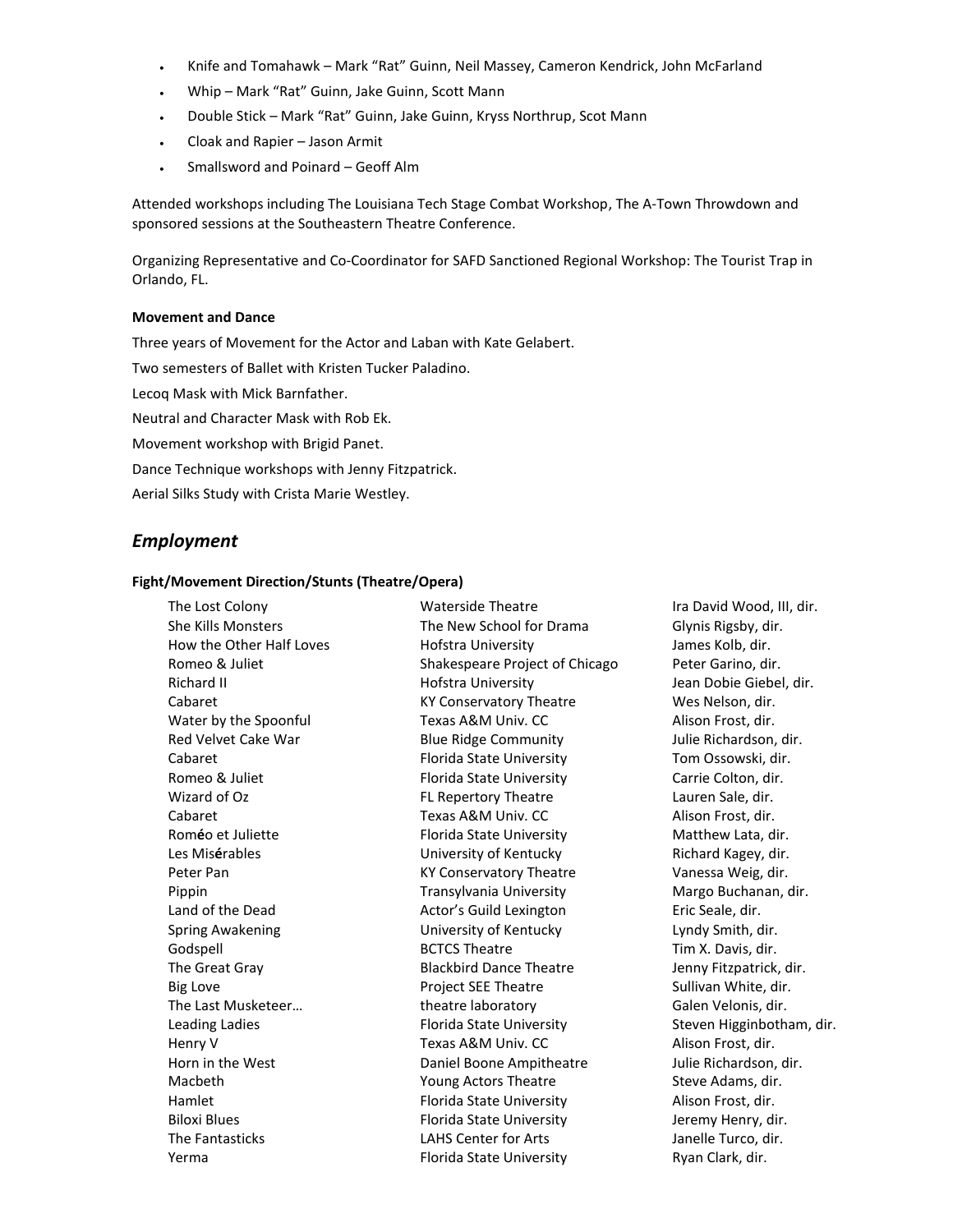The Bagelers **FIGU New Play Festival** Festival Wendy Meier, dir. Stars, No Stripes FSU New Play Festival Anne Towns, dir. Oklahoma Chipola College Charles Sirmon, dir. I Hate Hamlet Chipola College Charles Sirmon, dir. The Tamer Tamed **Florida State University** Milliam Martin, Jr., dir. Two Gentlemen of Verona La Cosa Nostra Theatre Meaghan Fenner, dir. Bethlehem Motor Comm. Florida State University Tracy Wray, dir. Lysistrata La Cosa Nostra Theatre Beth Cummings, dir. Toy Soldiers La Cosa Nostra Theatre Ali Delianides, dir. Shakespeare Abridged **FHDP Black Box** Chris McIntrye, dir. Cowboy Shows Tweetsie Railroad Joe Clark, dir.

#### **Fight Arrangement (Film)**

Precious Cargo **Bohica Films** Bohica Films Max Adams, dir. Paternity Test **Bohica Films** Bohica Films Max Adams, dir. Shma **FSU Torchlight Prod.** Michael Pycher, dir. 2014 State of Sunshine FSU Torchlight Prod. Z. Eric Yang, dir. Rico Demo **FSU Torchlight Prod.** Pete Martich, dir.

#### **Assistant Fight Direction (Theatre)**

# Horn in the West D. Boone Ampitheatre Andrew Dylan Ray, FD Julie Richardson, dir. Romeo & Juliet Florida State University Paul Steger, FD Antonio Guzman, dir. Marat/Sade Florida State University Adam McLean, FD Matthew Burgos, dir.

#### **Theatre Performance**

Pirates Voyage Calico Jack Calico Jack Ken McCabe, dir. Peter Pan Captain Hook Vanessa Weig, dir. The Odd Couple **The Odd Couple Roy Couple Roy Couple Roy** Tonda Leah-Fields, dir. Big Love **Sullivan White, dir.** Controller Leo Sullivan White, dir. Sullivan White, dir. Horn in the West **Capt. Mackenzie** Capt. Mackenzie Julie Richardson, dir. Amelia Earhart George Putnam Claire Guy, dir. Los Angeles Showcase **Various Roles** Jean Lickson, dir. Hamlet Claudius/Hamlet Alison Frost, dir. Yerma Juan Juan Clark, dir. 2007 - Juan Amerika Komunisati (Regno Ryan Clark, dir. The Tamer Tamed Hortensio William Martin, Jr., dir. Blue Jacket! Sgt. Harkins Tara Lail, dir. Sgt. Harkins Tara Lail, dir. The Philadelphia Story **George Kittredge** Michael Richey, dir. Purlie Victorious Charlie Cotchipee Tim X. Davis, dir. Shakespeare Abridged Jess Chris McIntyre, dir. Six Degrees of Separation **Cameron Doug** Cameron Jackson, dir. Marat/Sade Male Nurse Matthew Burgos, dir. Romeo & Juliet **Antonio Guzman, dir.** Watchman Antonio Guzman, dir. Boiling People… Sheriff Sheriff Beth Cummings, dir. Biloxi Blues Sgt. Toomey States Biloxi Blues and States and States States States States States States Agency Henry, dir. Daniel Boone: The Man... The Manus Nellow Hawk The Manus Tim X. Davis, dir. Tweetsie Cowboy Shows **Various Roles** Various Roles Joe Clark, dir.

Pirates Voyage Pirates Voyage Arena Scot Mann, FD Ken McCabe, dir. Loot Asolo Conservatory Robert Westley, FD Jonathan Epstein, dir. Blue Jacket! Caesar's Ford Theatre Mark "Rat" Guinn, FD Mark Guinn, dir.

Funk Force Hofstra Films Desmond Jackson, dir. Hunter, Prey FSU Torchlight Prod. Colure Campbell, dir.

The Lost Colony Waterside Theatre Robert Midgette, FD Ira David Wood, III, dir.

Murder Mystery Train **Various Roles** Wende Gilmore, dir.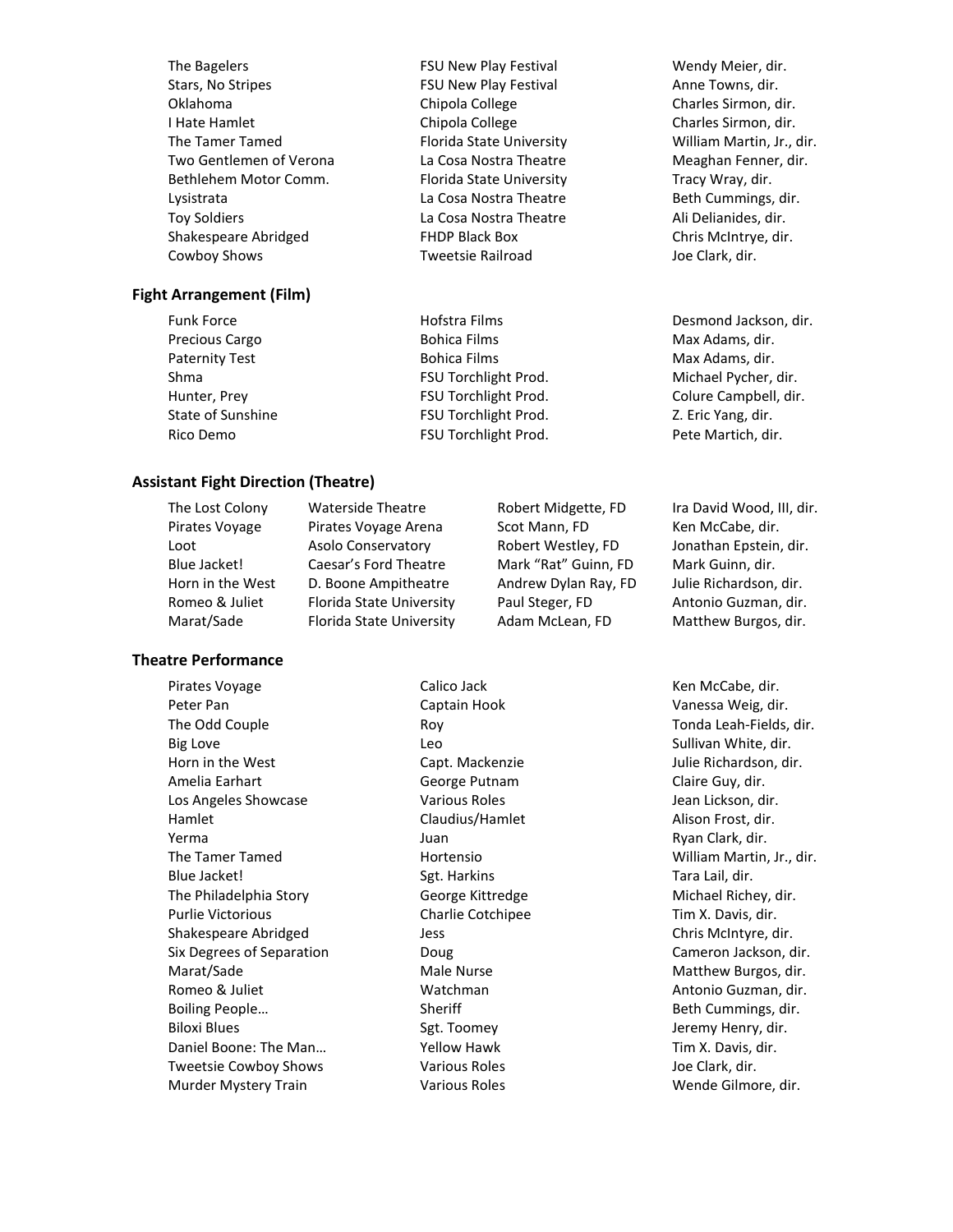#### **Film Performance**

| The Table for One     | Principal         | Jessica Haber, dir.   |
|-----------------------|-------------------|-----------------------|
| Charge it to the Game | Principal         | Praheme Ricks, dir.   |
| <b>Hunter Prey</b>    | Supporting/Stunts | Colure Campbell, dir. |
| <b>Paternity Test</b> | Supporting/Stunts | Max Adams, dir.       |
| Precious Cargo        | Supporting/Stunts | Max Adams, dir.       |
| Murder for a Dime     | Supporting/Stunts | Charles Cagle, dir.   |
| Shma                  | Supporting/Stunts | Michael Pycher, dir.  |
| Rico Demo             | Supporting/Stunts | Pete Martich, dir.    |
| Tycho's Nova          | Supporting        | Soo Jin Hwang, dir.   |

#### **Teaching Experience**

- **New York Film Academy,** New York, NY. June 2015 Present.
	- Instructor. Provided training in unarmed fighting for film and text analysis to undergraduate acting students and participants in conservatory program.
- **Neutral Chaos, LLC,** New York, NY. June July 2015.

Instructor. Taught private classes to industry professionals in unarmed and quarterstaff combat. Students asked to apply newly developed skills to scene study and theatrical performance. Opportunity to participate in adjudicated performance for SAFD Skills Proficiency Test if desired.

**The Lost Colony,** Manteo, NC. May – June 2015

Stunt Coordinator, Assistant Fight Director and Pyrotechnic Consultant. Designed and implemented "Burning Girl" stunt for large battle sequence wherein stunt actress is set on fire live onstage every night. Trained stunt performer and understudy in manipulation of fire. Educated onsite costume staff, pyrotechnician and stage management in proper safety protocols and prep for execution of live burn. Additionally, arranged fights within battle sequence, coached independent instances of violence and offered up improvement of pyrotechnic elements in the show.

**Hofstra University,** Hempstead, NY. January – May 2015

Adjunct Assistant Professor. Taught Skills Proficiency Test class in unarmed to undergraduate BFA Acting students. Students asked to apply principles learned to a scene from dramatic literature. Class culminated in an adjudicated performance and included a preliminary introduction to single sword combat. Additionally taught hybrid lecture and physical practice class to BA seeking theatre students regarding stage combat as an art form and discipline. Class details involved adapting stage combat for use in different theatrical spaces and on film; appropriate vocabulary to communicate with actors, fight directors, stage managers, etc. regarding stage combat; and an introduction to unarmed, knife and single sword combat.

#### **Stage Combat Workshop at Louisiana Tech**, Ruston, LA. April 2015.

Instructor. Taught classes exploring full body engagement with beginner sword & shield, group cutlass fighting for film, and advanced rapier & dagger technique. Additionally, coached and choreographed Skills Proficiency Renewal in knife and Skills Proficiency Test in Single Sword.

**Classic Stage Company,** New York, NY. March 2015

Guest Instructor. Taught master class in unarmed stage combat to members of the youth company. Explored ideas associated with company's production of Hamlet and power dynamics in the Laertes/Hamlet duel. Equipped students with introductory knowledge of storytelling principles and ways in which to keep each other safe while creating illusion of violence.

#### **Muhlenberg College,** Allentown, PA. February 2015

Guest Instructor. Taught master class in unarmed stage combat to undergraduate theatre students. Class focused on adapting stage combat for multiple venues and mediums while maintaining through line and truthfully conveying story. Particular attention given to compound attacks and defenses.

#### **The Tourist Trap,** Orlando, FL. February 2015

Co-Coordinator and Instructor. Managed acquisition of space, armory and a world class teaching staff for second successful incarnation of SAFD sanctioned regional workshop. Responsible for scheduling, class selection, marketing and web presence in addition to all accounting and administrative duties for parent company that produces workshop. Taught classes in grappling, group sword fighting for film, introductory rapier & dagger, geometry of unarmed, and choreographed skills proficiency renewals in Rapier & Dagger.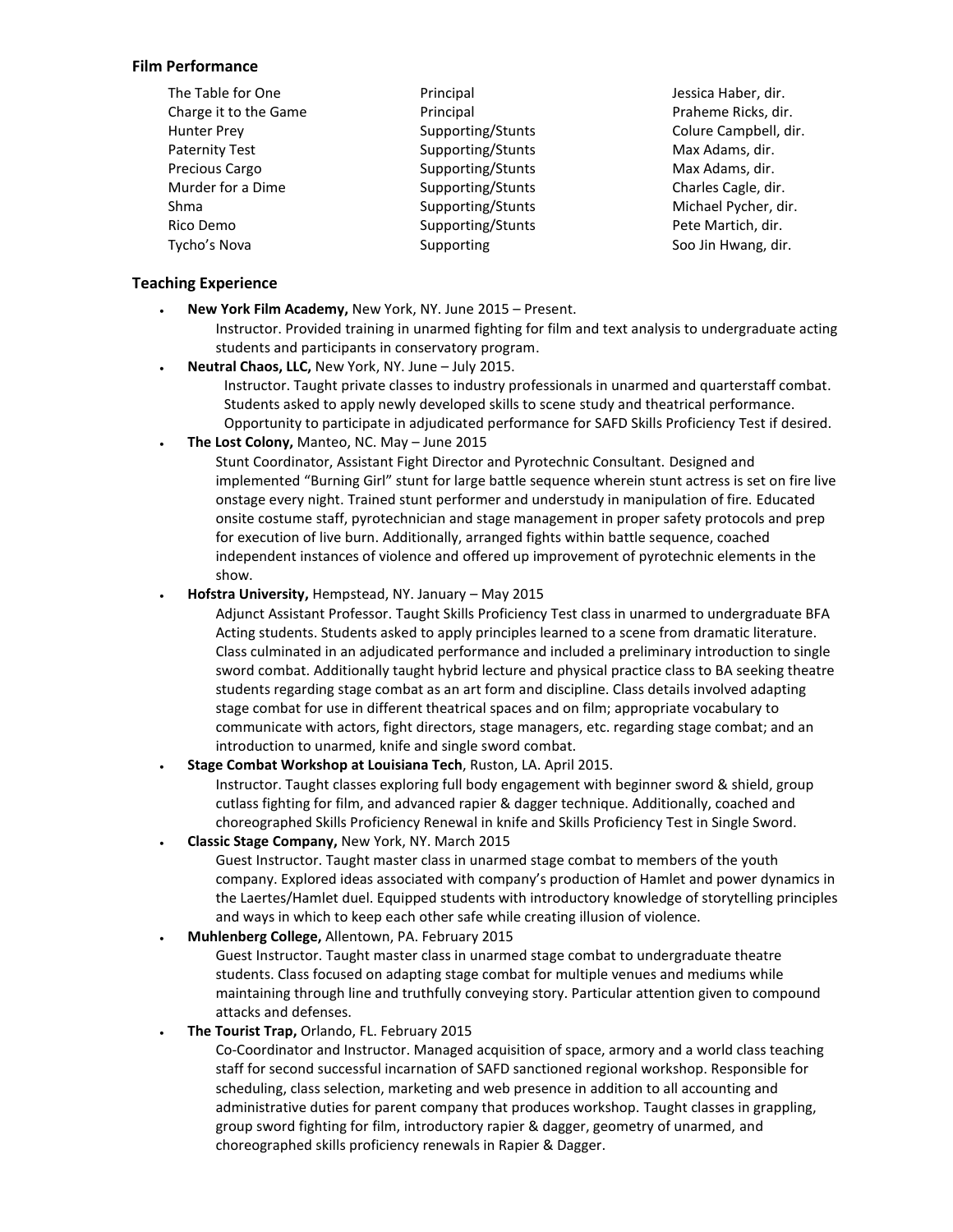**Texas A&M University,** Corpus Christi, TX. January 2015

Adjunct Professor. Taught Skills Proficiency Test class in unarmed and knife combat to undergraduate theatre students. Students asked to apply principles learned to a scene from dramatic literature. Class culminated in an adjudicated performance.

**Daniel Island School,** Charleston, SC. December 2014

Guest Instructor. Taught master class in unarmed stage combat with an emphasis on four basic Actor's Toolbox techniques. Led class of 35-40 middle school students through exercises focused on telling the story of any moment of violence before answering questions and giving a choreography transcription demonstration.

#### **Florida State University,** Tallahassee, FL. September 2014

Guest Lecturer. Conducted open discussion on the role of a freelance artist in an acting Workshop class with undergraduate BFA acting students. Additionally, met with undergraduate BA theatre students in a culminations class concerning building a career and appropriately marketing themselves. Appeared in undergraduate stage management class to help define ever changing role of fight director and to highlight the relationships between fight director, stage manager and the rest of the creative team.

#### **Univ. of North Carolina School for the Arts,** Winston-Salem, NC. 2014

Guest Instructor. Participated as a teaching assistant to fellow SAFD Certified Teacher H. Russ Brown in a quarterstaff class geared towards intermediate students of stage combat. Served as teaching assistant and guest choreographer for knife and sword/shield scenes for SAFD Fight Master David Brimmer in his advanced classes at the National Stage Combat Workshop.

**A-Town Throwdown,** Kennesaw, GA. May 2014

Instructor. Member of a handpicked staff of prestigious industry professionals including two Fight Masters and several Certified Teachers with the Society of American Fight Directors. Taught classes in smallsword, rapier and dagger techniques to industry stunt and theatre professionals from Atlanta metro, and various other nationwide markets. Additionally observed candidates for future teacher's certification and provided notes in the interest of their achieving greater efficacy in the classroom.

**The Tourist Trap,** Orlando, FL. February 2014

Assistant Coordinator and Instructor. Key participant in the conception and the establishment of a new SAFD sanctioned stage combat workshop. Facilitated reservation of space, acquisition of an armory, interviewed and secured teaching staff and developed both practical and internet marketing campaign. Served as overseer of fellow SAFD Certified Teachers and coordinated transportation and lodging. Also taught classes in single sword to beginning and intermediate students and choreographed unarmed renewals for advanced actor/combatants.

## **Texas A&M University,** Corpus Christi, TX. January 2014

Adjunct Professor. Taught Skills Proficiency Test class in unarmed and single sword stage combat to undergraduate theatre students. Students asked to apply principles learned to a scene from dramatic literature. Class culminated in an adjudicated performance.

#### **Asolo Conservatory for Actor Training,** Sarasota, FL. December 2014 Guest Instructor. Taught Skills Proficiency Test class in unarmed combat to graduate actors in professional training. Provided instruction in acting, technique and contact improvisation before coaching scenes for an adjudicated performance. Class co-taught with fellow SAFD Certified Teacher Robert Westley.

#### **Academy for Creative Excellence,** Lexington, KY. Sept. to Nov. 2013

Instructor. Taught elementary, middle, and high school students acting as part of a Triple Threat rotation alongside dance and vocal performance training for program sponsored by University of Kentucky Opera Theatre. Covered a dynamic range of material from simple staging and presence, listening and responding to complex obstacle/objective and beat work. Work both on physical improvisation and within scenes from dramatic literature.

#### **Florida State University,** Tallahassee, FL. September, 2013

Guest Lecturer. Exploration of the role of the fight director with undergraduate theatre students in a stage management class. Discussed fulfillment of union requirements, providing safe environment for the actor, facilitation of fight rehearsals and calls, ensuring safe weapon maintenance and prop resourcing.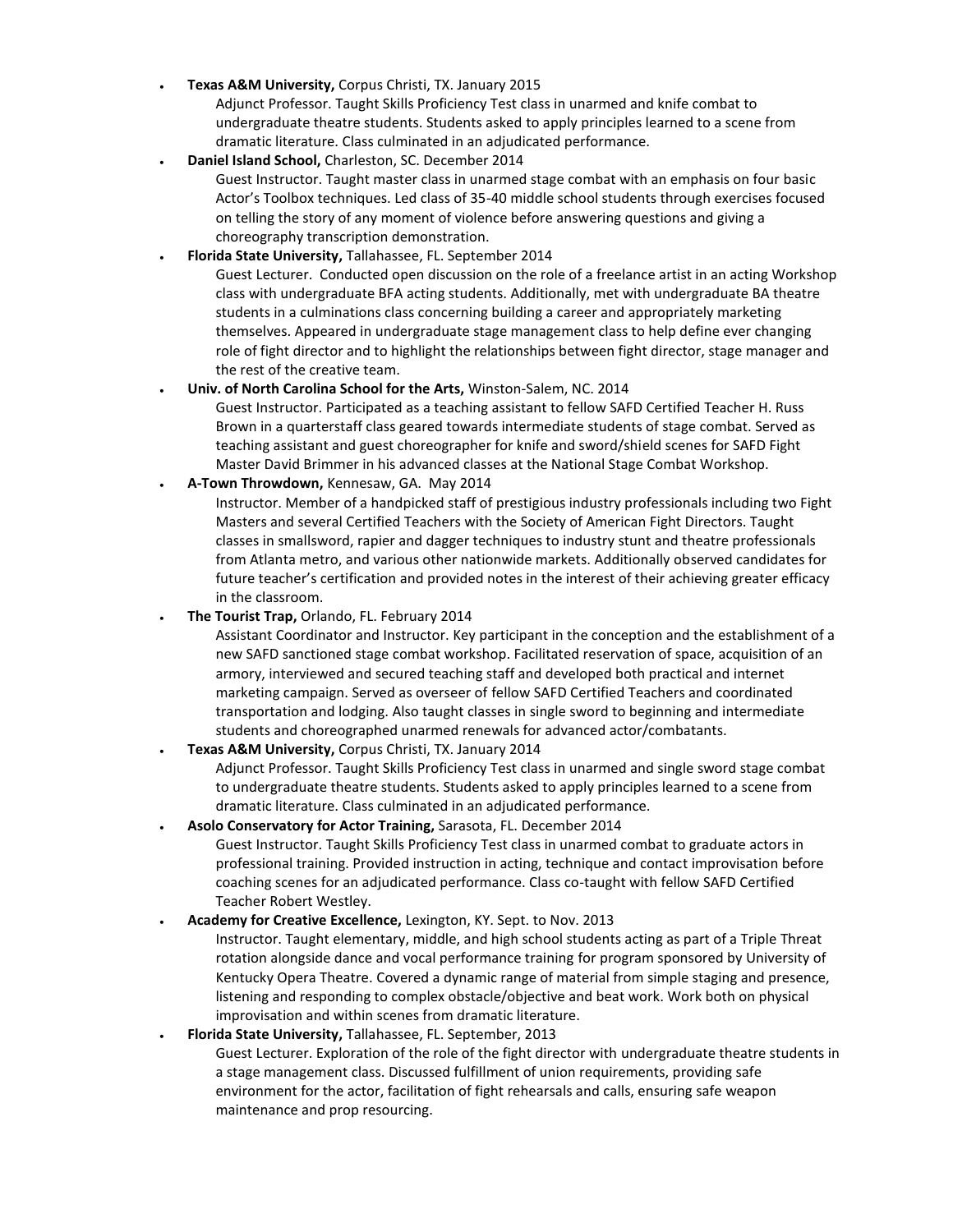#### **Florida State University,** Tallahassee, FL. September to October, 2013

Guest Instructor. Taught graduate and undergraduate opera students introductory principles of unarmed combat with relation to conflict inherent in dramatic text. Sought to help them understand phrasing when fighting to music and ability to maintain strong breath support for singing while engaged in physical activity. Also taught monologues master class, introducing ideas on how to workshop monologues for an audition.

**Woodford Theatre,** Versailles, KY. July 2013

Instructor. Taught basic storytelling, physical and vocal awareness to K through 5th graders; vocal presence and exploring physical boundaries and relationships with 6th – 8th graders; and Shakespearean scenes, sonnets, unarmed and single sword stage combat with high school students and young adults as part of the Summer Academy program.

#### **Kentucky Conservatory Theatre,** Lexington, KY. June 2013

Instructor. Taught principles of single sword combat, classical monologues, and vocal freedom and power to high school students as part of an Advanced Actor Training program. Also provided instruction in unarmed and quarterstaff combat, dialects, vocal freedom and power, physical acting and storytelling, and text analysis to high school students participating in two week conservatory.

#### **Woodford Theatre,** Versailles, KY. May 2013

Guest Instructor. Explored introductory unarmed combat in coordination with Shakespearean text. Taught students to inform baseline choreography with character derived from text and imaginary or inferred given circumstances.

#### **University of Central Florida,** Orlando, FL. April 2013

Guest Instructor. Taught Skills Proficiency Test class in unarmed and single sword combat for stage to undergraduate and graduate theatre students. Students asked to apply principles learned to a scene from dramatic literature. Class culminated in an adjudicated performance.

#### **Kentucky Conservatory Theatre,** Lexington, KY. April 2013

Guest Director. Directed students and adult actors in a ten minute play conceived, written, rehearsed and performed within a 24-hour time frame.

#### **Private Coaching,** Lexington, KY. March 2013

Dialect Coach. Provided instruction and personalized coaching to numerous students auditioning and performing in university and professional productions. Dialects studied through vocal instrument manipulation and placement in addition to IPA principles. Most common dialects worked on included English (RP), Cockney, and Scottish.

#### **Florida Repertory Theatre,** Ft. Myers, FL. March 2013

Guest Instructor. Taught various elements of acting, voice and movement to 1st through 9th graders as part of a Spring Break performance camp. Week of work culminated in performance of theatrical review with numerous scenes that included dance, singing, stage combat, and rhythm work.

**Woodford Theatre,** Versailles, KY. March 2013

Guest Instructor. Taught series of weekly workshops introducing broadsword and unarmed stage combat technique to students participating in an ongoing exploration of theatre program called Stage Presence.

**Kentucky Conservatory Theatre,** Lexington, KY. March 2013

Instructor. Taught a series of weekly workshops designed to prepare the actor for stage combat auditions. Introduced common vocabulary, basic attacks, defenses, footwork and targeting for single sword swashbuckling. Discussed how to accurately represent one's skillset, tips for learning choreography in a hurry and how to inform it with elements of character.

## **Transylvania University,** Lexington, KY. January 2013

Guest Instructor. Taught introductory workshop in stage combat to undergraduate theatre students. Class combined practical application of unarmed stage combat with elements of dramatic storytelling enhanced by physical acting and vocal availability.

#### **Blumenthal Performing Arts Center,** Charlotte, NC. January 2013

Guest Lecturer. Led a discussion for patrons and season ticket holders regarding the use of theatrical pyrotechnics and period firearms onstage. Presented as part of a "Get to Know the Show" series as a precursor to performances of the National Tour of Les Miserables.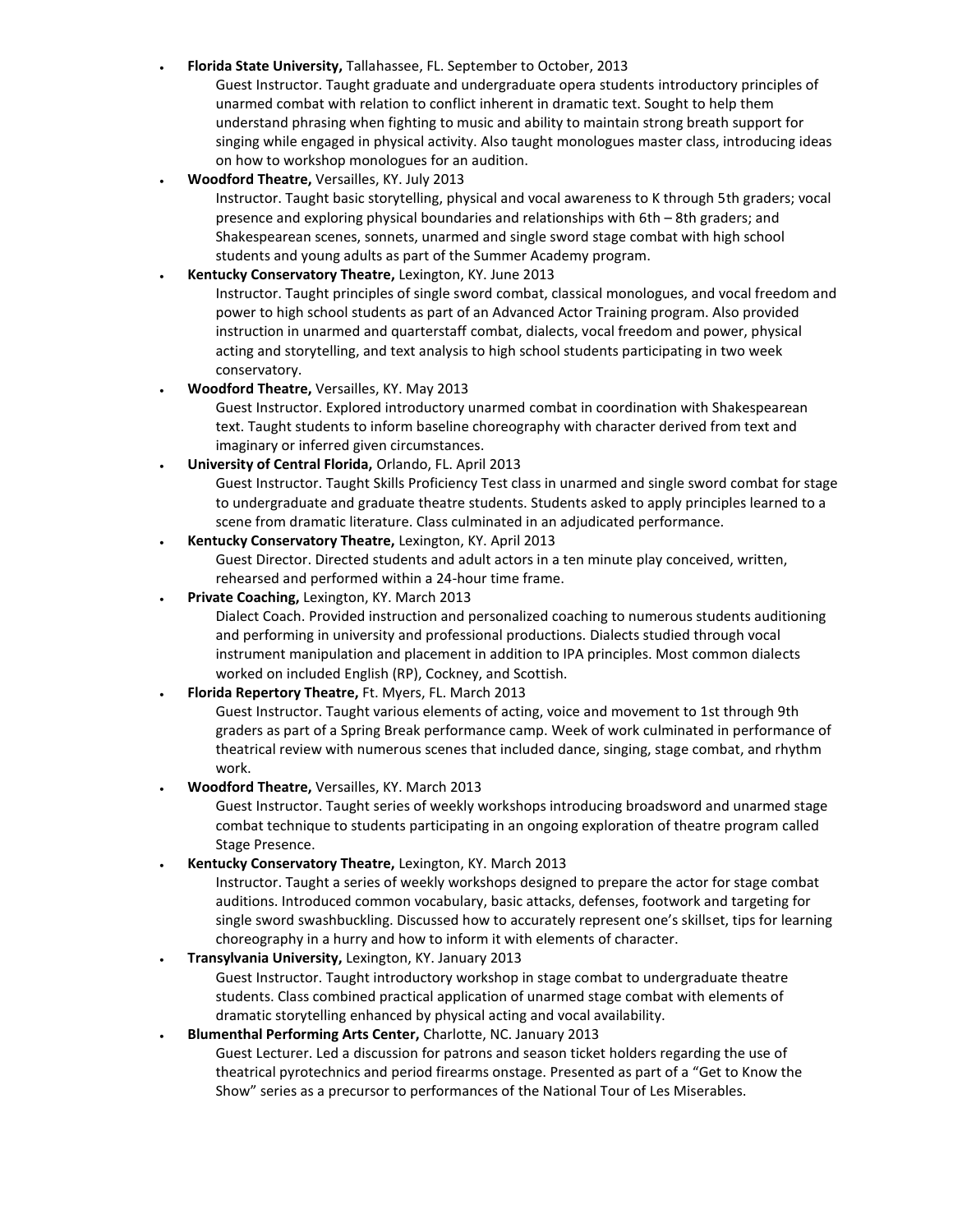**Texas A&M University,** Corpus Christi, TX. January 2013

Adjunct Professor. Taught Skills Proficiency Test class in stage combat to undergraduate and graduate theatre students. Students asked to apply principles learned to a scene from dramatic literature. Class culminated in an adjudicated performance.

**University of Kentucky**, Lexington, KY. October – December 2012

Guest Instructor. Taught private lessons in Rapier and Dagger to undergraduate theatre students. Choreographed and coached scenes for skills proficiency test. Lessons culminated in an adjudicated performance.

**Transylvania University**, Lexington, KY. October 2012

Guest Lecturer. Spoke with undergraduate theatre students about challenges after graduation, professional theatre business acumen, and career possibilities. Discussed self-produced work, importance of networking, and applications for theatre degree in other fields. Part of a post graduate preparation curriculum. Co-lecturer with Transylvania Alum Trent Fucci.

**Berea College**, Berea, KY. October 2012

Guest Instructor. Introduced undergraduate actors and technicians to principles of stage combat within unarmed and single sword combat. Built short phrases of choreography and coached miniature scenes for performance in front of class. Other responsibilities included directing violence, choreographing single sword and unarmed combat; and instruction on safe and effective theatrical gunplay.

**University of Kentucky**, Lexington, KY. August 2012

Guest Instructor. Taught undergraduate theatre students safe and effective use of unarmed and broadsword combat in the context of dramatic scenes. Choreographed and coached scenes for skills proficiency test. Class co-taught by fellow SAFD CT Andrew Dylan Ray, culminated in an adjudicated performance.

**Univ. of North Carolina School for the Arts**, Winston-Salem, NC. 2012

Instructor. Taught unarmed combat to participants in the Introduction to Stage Combat section of the Society of American Fight Director's National Stage Combat Workshop. Class culminated in performance of short unarmed fight. Other duties included leading warmups, assistant teaching single sword, and creating choreography for a skills proficiency test in Broadsword.

**Island Coast High School,** Cape Coral, FL. 2012

Guest Instructor. Taught basic principles of unarmed stage combat to drama students as part of year end workshop series.

**High School Musical Awards,** Fort Myers, FL. 2012

Workshop Presenter. Introduced high school students to the safe and effective practice of unarmed stage violence as part of a weekend workshop.

**Florida Repertory Theatre,** Fort Myers, FL. 2012

Guest Instructor. Taught introductory unarmed stage combat to intern company in a master class format. Part of a series on preparing to audition for different types of theatre jobs.

**Texas A&M University,** Corpus Christi, TX. 2012

Guest Instructor. Taught introductory unarmed stage combat to undergraduate theatre students in master class format. Other responsibilities included directing violence, providing knife and unarmed choreography, and teaching safe and effective firearms handling for production of Henry V.

**Horn in the West,** Boone, NC. 2011

Vocal Coach. Taught a series of workshops in Linklater voice technique to company members of summer stock theatre. Emphasis on freeing voice to assist in projection for outdoor performance. Also addressed individual vocal habits and challenges of each performer and coached dialects for principal performers.

**District 6 Thespian Festival,** Fort Myers, FL. 2011

Workshop Presenter. Introduced high school students to the safe and effective practice of unarmed stage violence as part of a weekend workshop.

**Horn in the West,** Boone, NC. 2009-2010

Master Pyrotechnician. Instructed professional actors and technicians in safe and effective use of firearms both onstage and off. Choreographed in conjunction with fight director the use of gunfire, cannon fire, concussion mortars and various other pyrotechnic elements to tell story while maintaining safety of company and audience members alike. Coordinated with director and fight director on use of unloaded or discharged firearms as weapons in close combat. Other duties included teaching actors to properly clean both period and modern firearms.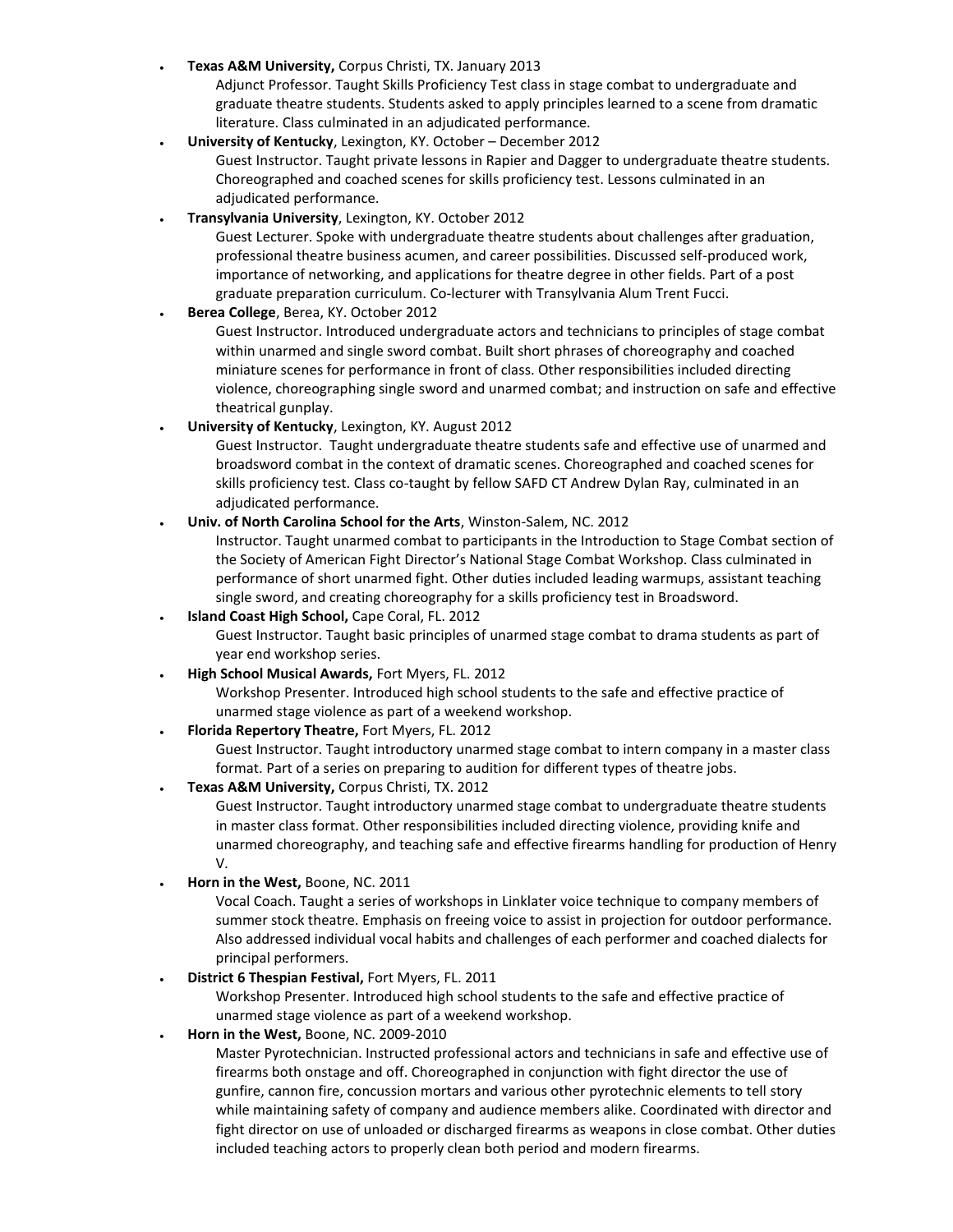**Florida State University,** Tallahassee, FL. 2009

Guest Instructor. Taught introductory unarmed and single rapier stage combat to undergraduate and graduate students in the opera department for use within the context of dramatic scenes. Class met biweekly for three weeks.

**Chipola College,** Marianna, FL. 2007

Guest Instructor. Taught introductory unarmed stage combat to undergraduate theatre students in master class format in addition to directing violence and providing knife choreography for production of Oklahoma.

**Blue Jacket,** Xenia, OH. 2004-2007

Master Pyrotechnician. Instructed professional actors and technicians in safe and effective use of firearms both onstage and off. Choreographed in conjunction with fight director and head equestrian the use of gunfire, cannon fire, flaming arrows, torches and various other pyrotechnic elements to tell story while maintaining safety of company and audience members alike. Coordinated with director and fight director on use of unloaded or discharged firearms as weapons in close combat. Other duties included teaching boyscout troops about the safe and effective use of firearms for the purpose of theatrical performance during weekend workshops.

 **Florida State University,** Tallahassee, FL. January to April, 2009 Teaching Assistant to SAFD CT Rob Ek. Assisted in teaching undergraduate students in theatre safe and effective use of unarmed and rapier and dagger combat within the context of dramatic

scenes. Other duties included leading class in group warm-ups and teaching the class during a period of time which required Rob's absence. Class culminated in an adjudicated performance.

**Florida State University,** Tallahassee, FL. January to April, 2008

Teaching Assistant to SAFD CT Rob Ek. Assisted in teaching undergraduate students in theatre safe and effective use of broadsword, quarterstaff and knife combat within the context of dramatic scenes. Other duties included meeting with Rob independently to develop choreography for class and to demonstrate ability to instruct others. Class culminated in adjudicated perrformance.

- **Florida State University,** Tallahassee, FL. January to April, 2007 Teaching Assistant to SAFD CT Rob Ek. Assisted in teaching undergraduate students in theatre safe and effective use of unarmed and broadsword combat within the context of dramatic scenes. Other duties included partnering with students, care of the armory and leading group warm-ups. Class culminated in an adjudicated performance.
- **Florida State University,** Tallahassee, FL. January to April, 2006 Teaching Assistant to SAFD CT Adam McLean. Assisted in teaching undergraduate students in theatre to explore various movement styles as they pertained to performance including unarmed stage combat as a safe means of heightened non-verbal communication.

## **Florida State University,** Tallahassee, FL. August to December, 2005 Teaching Assistant to SAFD CT Adam McLean. Assisted in teaching undergraduate students in theatre safe and effective use of unarmed and rapier and dagger combat within the context of dramatic scenes. Other duties included partnering with students, care of the armory and leading group warm-ups. Class culminated in an adjudicated performance.

#### **Relevant Experience**

- **Aurora Productions,** New York, NY. 2015
	- Crew Member. Assist team of industry professionals in transportation, logistics, installation and removal of design elements including properties, costumes, scenic structures, furniture and lighting for numerous Broadway and Off-Broadway productions.
- **The Lighting Syndicate,** New York, NY. 2015

Electrician. Member of highly sought after team of lighting specialists who execute designs and provide creative solutions for numerous Broadway and Off-Broadway productions.

**Rocky Mountain Repertory Theatre,** Grand Lake, CO. 2014

Master Carpenter. Carried out build and installation of final design for fall production. Custom built numerous pieces of furniture to sustain unusual use within show. Wired and installed practical lighting instruments both within set and suspended from linesets. Also struck three summer repertory productions.

**Florida Repertory Theatre,** Fort Myers, FL. 2014

Assistant Technical Director. Designed and built elements of all shows produced in summer theatre season including young performers' editions of The Wizard of Oz, Beauty and the Beast